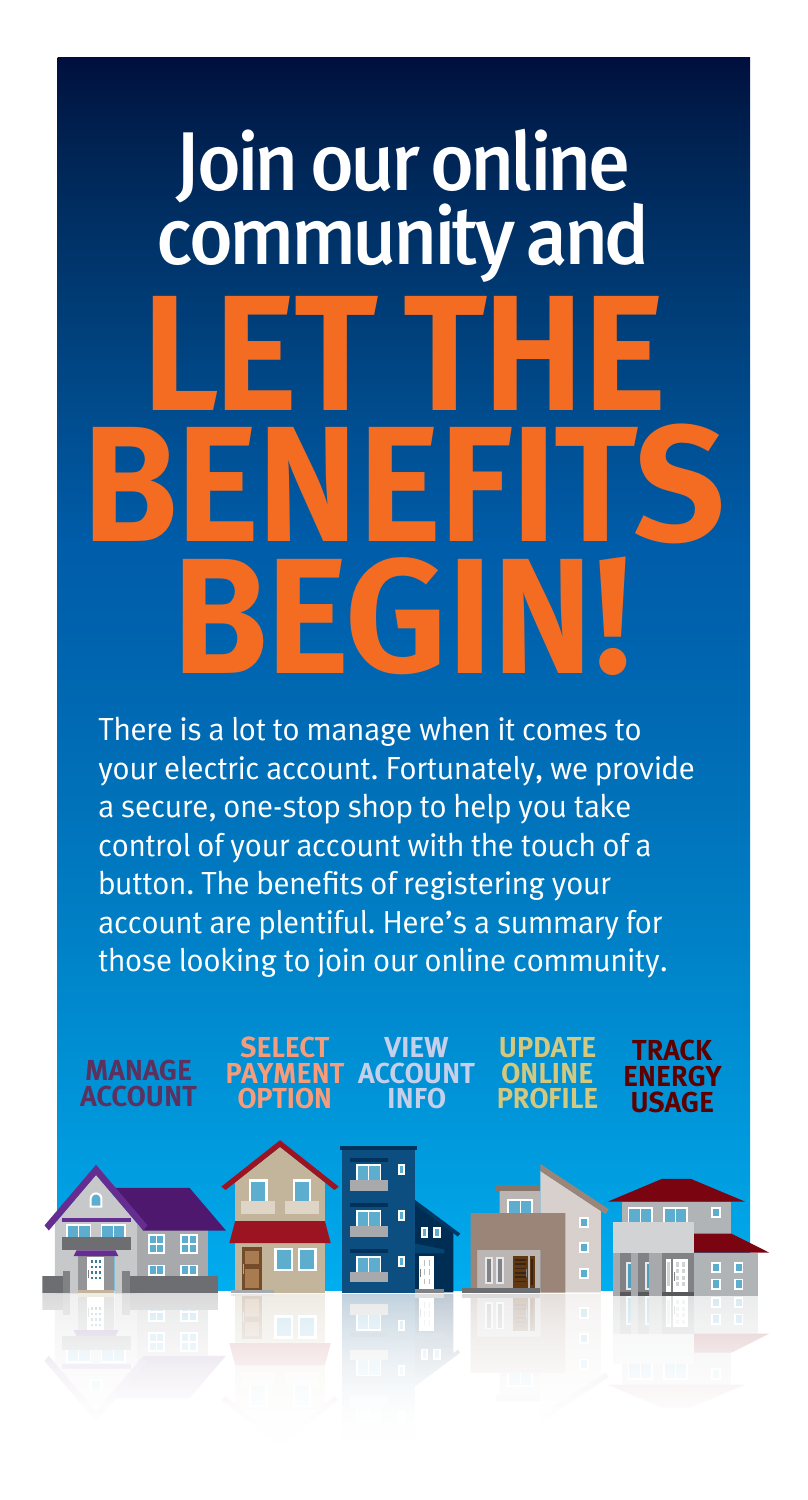# **WELCOME TO THE NEIGHBORHOOD!**



## **CREATE AN ONLINE PROFILE!**

**Get started by registering your account online. Once you've completed your registration, you'll be able to:**

- Edit your online profile username, password and email
- Retrieve a forgotten username, reset a password and unlock your account
- Disable your profile whenever you like



# **ACCESS YOUR ACCOUNT**

**INFORMATION!**<br> **INFORMATION!**<br> **Gain instant access to all of your account information, such as:**

- Your account balance, how much you owe now and when it's due
- A summary of your bill enroll in eBill and access your entire bill statement online!
- Your billing and payment history



### **MANAGE YOUR ACCOUNT!**

**Manage every aspect of your account, including:**

- Updating your personal info, such as phone numbers, mailing address and email
- Adding or removing a bank account for your online payments
- Viewing and updating your profile, account summary, bill and payment selections, and supplier and energy info.

#### **SIGN UP FOR TEXT AND EMAIL ALERTS!**

Text and email alerts provide information such as outage restoration updates, notifications of scheduled power outages and severe weather alerts. We also send billing reminders, including alerts when a new bill is available, a payment is due, a payment has been posted or if no payment has been received.



#### **MANAGE YOUR BILLING AND PAYMENT OPTIONS!**

 **There are multiple ways for you to be billed, and to pay the bill once you get it. Through your online account, you can:**

- Sign up for our budget billing
- Make payment arrangements (if eligible)
- Make a one-time bank draft or credit card payment
- Set up automatic monthly bank draft or credit card payments
- Edit or cancel payment
- Stop disconnection of your service



## **KEEP TRACK OF YOUR**

**ENERGY USE:**<br>Knowledge is power, and the best **way to manage your energy usage is to** *know* **your energy usage. Analyze your usage with the following tools:**

- Charts and graphs of up to 12 months of usage history
- Usage projections and bill comparisons
- Information that compares the energy efficiency of your home to similar homes in your area
- Tips on how to lower your bill

#### **DON'T FORGET eBILL!**

Our eBill program is a free, convenient and secure way to view your electric bill online. Benefits include:

- Reduced clutter
- Monthly email notifications when your bills are ready
- Access to your bill anytime, anywhere

For more info, visit **www.firstenergycorp.com/ebill**.